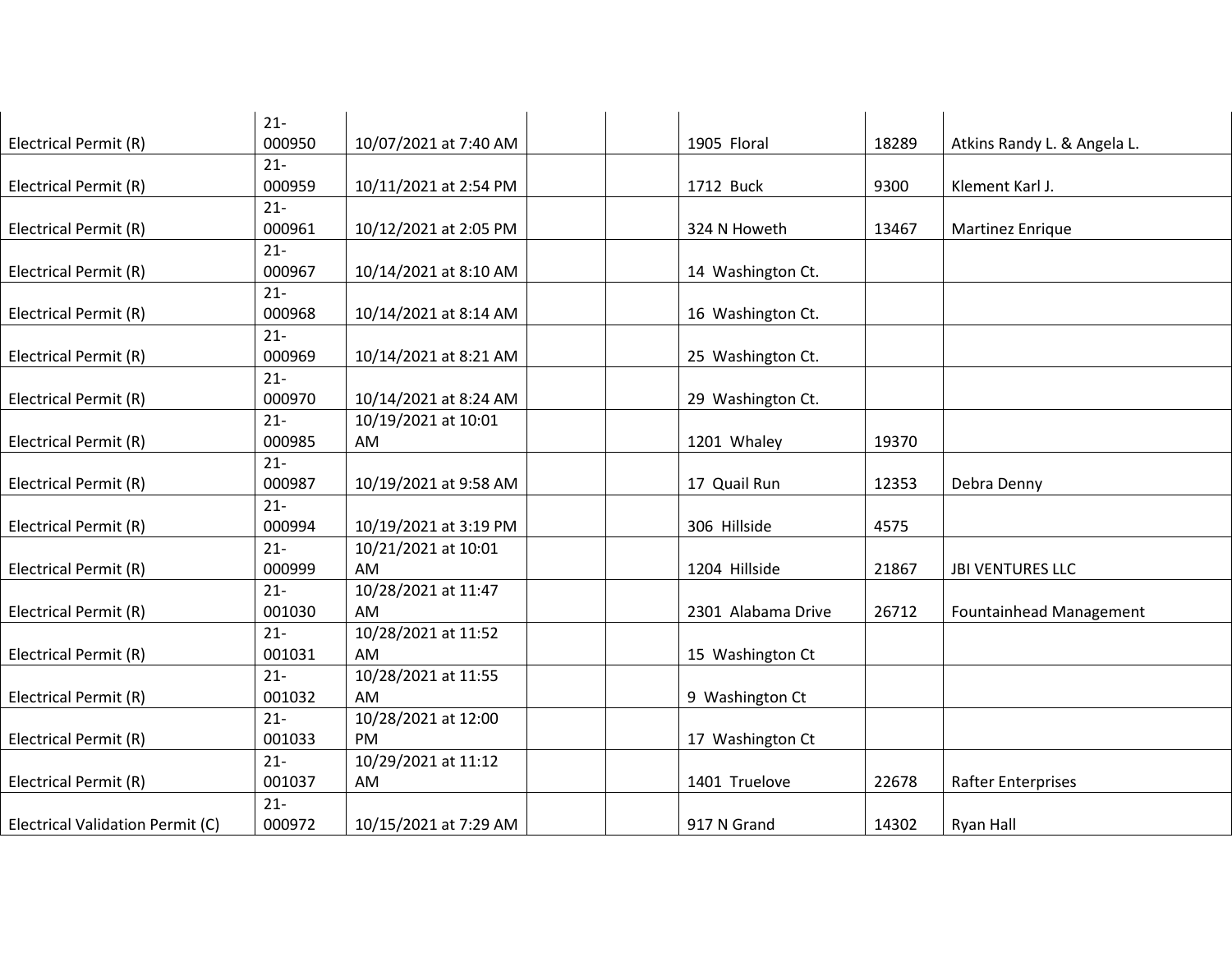|                                 | $21 -$ |                       |              |                   |        |                                         |
|---------------------------------|--------|-----------------------|--------------|-------------------|--------|-----------------------------------------|
| Fence Permit (R)                | 000940 | 10/04/2021 at 1:43 PM |              | 424 Cunningham    | 13179  | <b>Mauricio Martinez</b>                |
|                                 | $21 -$ | 10/15/2021 at 11:00   |              |                   |        |                                         |
| Fence Permit (R)                | 000976 | AM                    |              | 737 mill          |        | Ella Gray                               |
|                                 | $21 -$ |                       |              |                   |        |                                         |
| Fence Permit (R)                | 000988 | 10/18/2021 at 2:29 PM |              | 1906 Maplewood    | 19255  |                                         |
|                                 | $21 -$ |                       |              |                   |        |                                         |
| Fence Permit (R)                | 000992 | 10/19/2021 at 2:11 PM |              | 1511 Natalie      | 15438  | Hobbs Don                               |
|                                 | $21 -$ |                       |              |                   |        |                                         |
| Fence Permit (R)                | 001014 | 10/26/2021 at 2:09 PM |              | 700 Aspen         | 20631  |                                         |
|                                 | $21 -$ | 10/07/2021 at 11:40   |              |                   |        | WAL-MART Stores East Inc #185           |
| Fire Alarm System               | 000553 | AM                    | $\mathbf{1}$ | 1800 Lawrence     | 14024  | Walmart Prop Tax Dept - Ms 0555         |
|                                 | $21 -$ | 10/28/2021 at 12:03   |              |                   |        |                                         |
| Fire Alarm System               | 001004 | <b>PM</b>             | $\mathbf{1}$ | 2300 N I-35       | 21288  | <b>Trident Process Systems</b>          |
|                                 | $21 -$ | 10/26/2021 at 11:04   |              |                   |        | Poly (multi) Limited Partnership Rinker |
| Fire Sprinkler Permit           | 000909 | AM                    | 1014         | 2406 N I-35       | 56309  | Materials Polypipe Inc                  |
|                                 | $21 -$ |                       |              |                   |        |                                         |
| Flatwork (C)                    | 001018 | 10/27/2021 at 1:36 PM |              | 2405 E Highway 82 | 22003  | Robert & Paula Martinson                |
|                                 | $21 -$ |                       |              |                   |        |                                         |
| Flatwork (R)                    | 000916 | 10/04/2021 at 7:26 AM | 240          | 803 S Denton      | 12029  | Norman Ralph M. & Norma C.              |
|                                 | $21 -$ | 10/08/2021 at 10:34   |              |                   |        |                                         |
| Flatwork (R)                    | 000954 | AM                    | 1023         | 401 Fair          | 13676  | <b>Edwin Hefley</b>                     |
|                                 | $21 -$ |                       |              |                   |        |                                         |
| Flatwork (R)                    | 000965 | 10/13/2021 at 3:09 PM | 1296         | 718 Lawrence      | 21448  | Colunga Dora                            |
|                                 | $21 -$ | 10/15/2021 at 10:55   |              |                   |        |                                         |
| Flatwork (R)                    | 000975 | AM                    | 180          | 737 Mill          | 16330  | Eduardo Ortega                          |
|                                 | $21 -$ |                       |              |                   |        |                                         |
| Flatwork (R)                    | 000982 | 10/18/2021 at 7:49 AM | 150          | 1915 Arkansas     | 1756   | Avery & Vicki Thomas                    |
|                                 | $21 -$ |                       |              |                   |        |                                         |
| Flatwork (R)                    | 000996 | 10/20/2021 at 7:33 AM | 189          | 800 S Denton      | 139791 | Don & Kay Wallace                       |
|                                 | $21 -$ |                       |              |                   |        |                                         |
| Irrigation/Sprinkler Permit (R) | 000990 | 10/19/2021 at 8:31 AM |              | 1812 Culberson    | 1074   | Hammer Eric                             |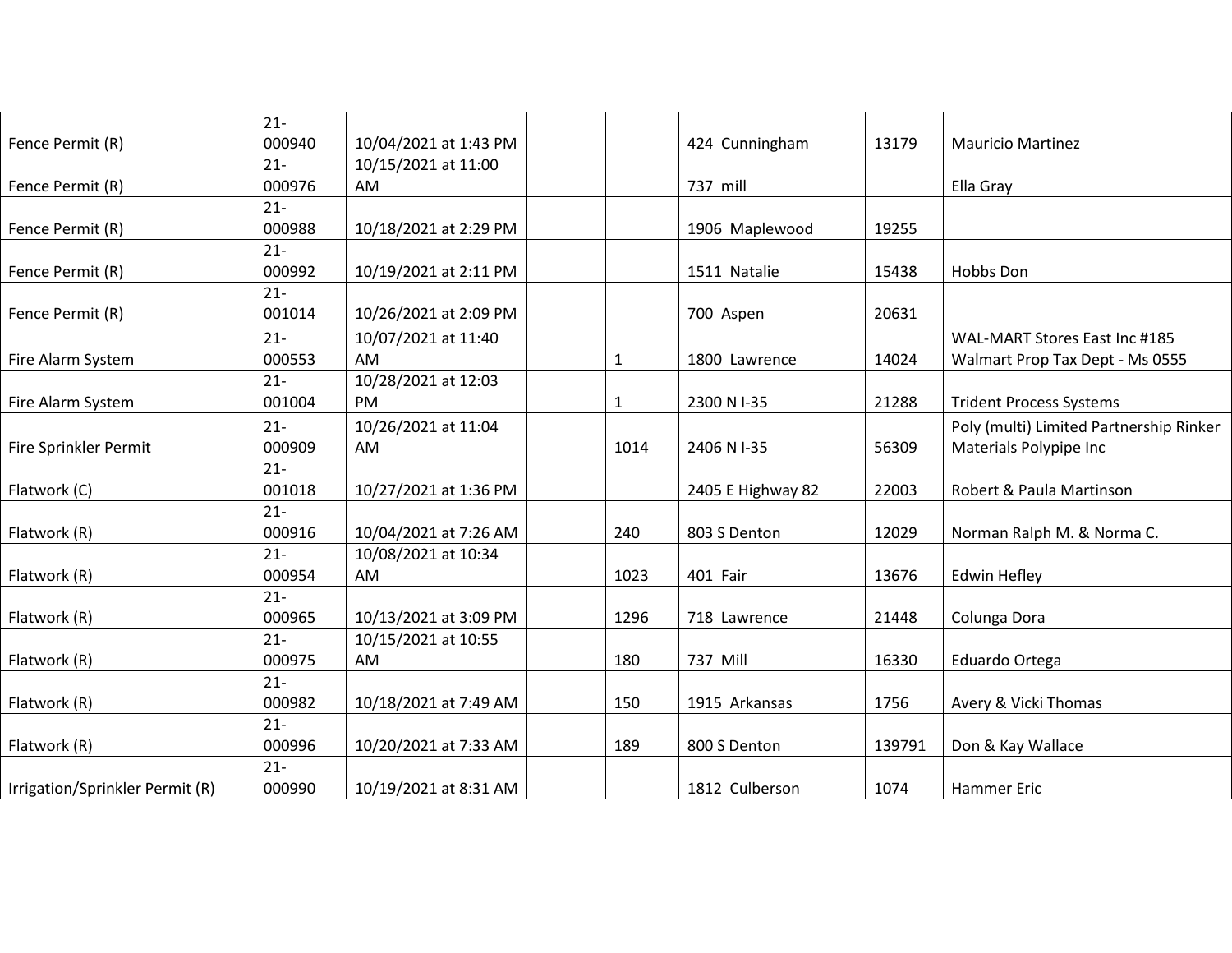|                              | $21 -$ |                       |      |                  |       |                                        |
|------------------------------|--------|-----------------------|------|------------------|-------|----------------------------------------|
| Mechanical Permit (C)        | 001005 | 10/27/2021 at 9:26 AM |      | 801 E California | 6181  | First State Bank The Attn Mike Paulson |
|                              | $21 -$ | 10/14/2021 at 10:56   |      |                  |       |                                        |
| <b>Mechanical Permit (R)</b> | 000971 | AM                    |      | 706 S Clements   | 2057  |                                        |
|                              | $21 -$ |                       |      |                  |       |                                        |
| <b>Mechanical Permit (R)</b> | 000989 | 10/19/2021 at 7:37 AM |      | 201 Sante Fe     | 22481 | Gainesville City Of                    |
|                              | $21 -$ | 10/27/2021 at 12:25   |      |                  |       |                                        |
| Mechanical Permit (R)        | 001016 | PM                    |      | 407 Rosedale     | 618   | Susan DM Cannon                        |
|                              | $21 -$ | 10/06/2021 at 12:13   |      |                  |       |                                        |
| Moss Lake Boat Dock Permit   | 000932 | PM                    | 648  | 211 Shoreline    | 4740  | Jack Deborde                           |
|                              | $21 -$ |                       |      |                  |       |                                        |
| New Residential              | 000832 | 10/18/2021 at 1:54 PM | 1865 | 16 Quail Run     | 9567  | James McGovern                         |
|                              | $21 -$ |                       |      |                  |       |                                        |
| Plumbing Permit (C)          | 000960 | 10/12/2021 at 7:41 AM |      | 310 W Church     | 18304 | Klement Karl Properties Inc            |
|                              | $21 -$ |                       |      |                  |       |                                        |
| Plumbing Permit (C)          | 001008 | 10/26/2021 at 7:41 AM |      | W                |       |                                        |
|                              | $21 -$ |                       |      |                  |       | B-29 Properties Llc Attn: Steve        |
| Plumbing Permit (C)          | 001009 | 10/26/2021 at 7:43 AM |      | 114 W Main       | 20662 | Schmitz, Jeff Johnson                  |
|                              | $21 -$ |                       |      |                  |       |                                        |
| Plumbing Permit (C)          | 001027 | 10/28/2021 at 8:57 AM |      | 316 W Broadway   | 11881 | <b>Rigler Family Trust</b>             |
|                              | $21 -$ | 10/05/2021 at 10:20   |      |                  |       |                                        |
| Plumbing Permit (R)          | 000943 | AM                    |      | 415 S Clements   | 15568 | Faction 916 LLC                        |
|                              | $21 -$ |                       |      |                  |       | Integrity CPAC Investments LLC Cliff   |
| Plumbing Permit (R)          | 000948 | 10/06/2021 at 1:34 PM |      | 1204 Whaley      | 16664 | Stover                                 |
|                              | $21 -$ | 10/08/2021 at 11:29   |      |                  |       |                                        |
| Plumbing Permit (R)          | 000955 | AM                    |      | 1327 E Garnett   | 11826 | Brewer Kevin & Louise                  |
|                              | $21 -$ |                       |      |                  |       |                                        |
| Plumbing Permit (R)          | 000966 | 10/14/2021 at 7:43 AM |      | 324 N Howeth     | 13467 | Martinez Enrique                       |
|                              | $21 -$ |                       |      |                  |       |                                        |
| Plumbing Permit (R)          | 000983 | 10/18/2021 at 8:13 AM |      | 517 N Denton     | 3120  | Cason Holdings Lp                      |
|                              | $21 -$ | 10/18/2021 at 11:27   |      |                  |       |                                        |
| Plumbing Permit (R)          | 000984 | AM                    |      | 1501 E Broadway  | 11914 | Brewer Wanda B.                        |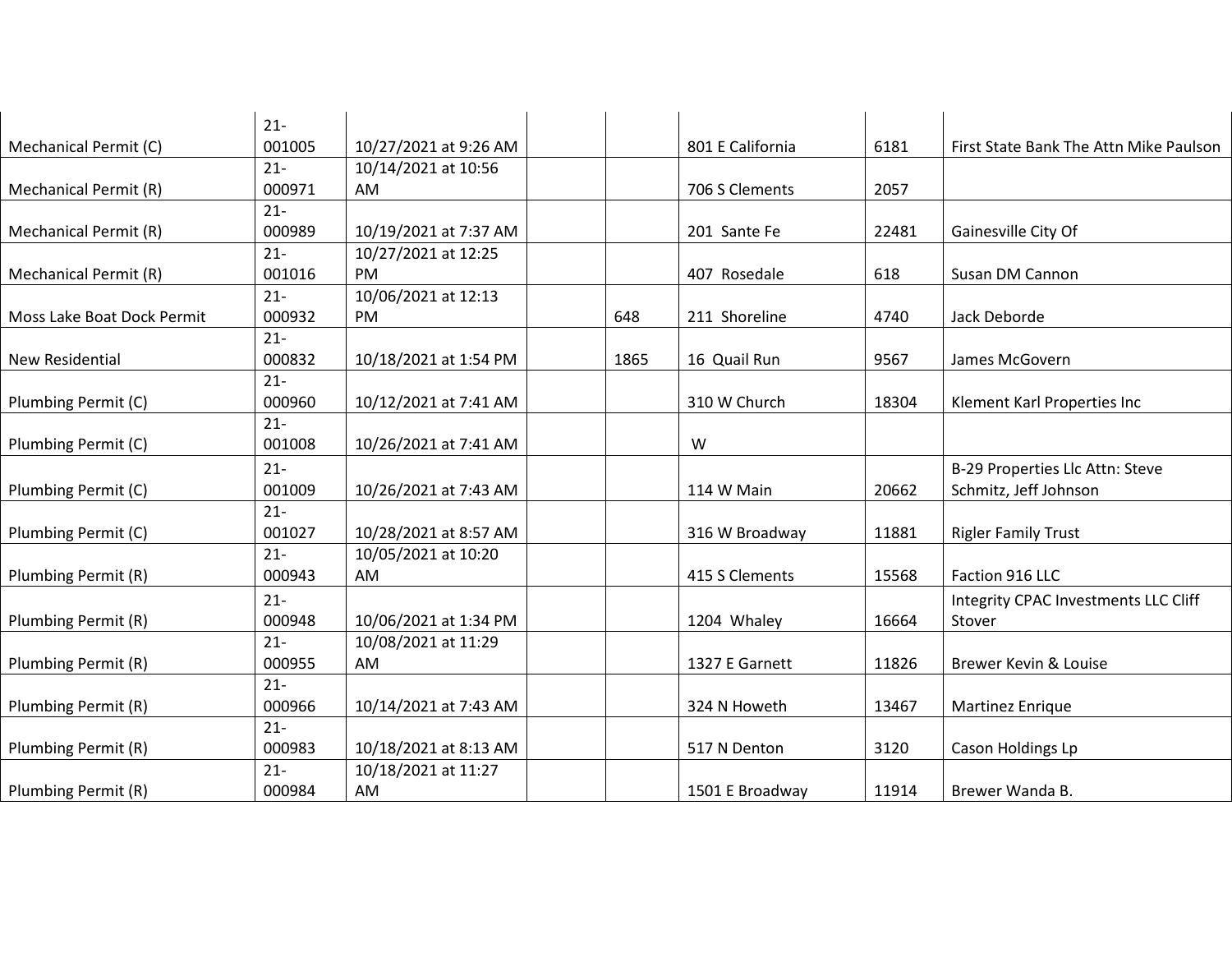|                                | $21 -$ | 10/19/2021 at 10:07   |     |                       |       |                                    |
|--------------------------------|--------|-----------------------|-----|-----------------------|-------|------------------------------------|
| Plumbing Permit (R)            | 000991 | AM                    |     | 1229 S Howeth         | 16166 | Reed Richard J. & Raichelle M.     |
|                                | $21 -$ |                       |     |                       |       |                                    |
| Plumbing Permit (R)            | 001007 | 10/26/2021 at 7:32 AM |     | 401 Fair              | 13676 | <b>Edwin Hefley</b>                |
|                                | $21 -$ |                       |     |                       |       |                                    |
| Plumbing Permit (R)            | 001023 | 10/28/2021 at 8:21 AM |     | 1804 Rice             | 18902 | Cason Jesse S.                     |
|                                | $21 -$ |                       |     |                       |       |                                    |
| Plumbing Permit (R)            | 001024 | 10/28/2021 at 8:28 AM |     | 1202 N Morris         | 20223 | Cason Holdings Lp                  |
|                                | $21 -$ |                       |     |                       |       |                                    |
| Plumbing Permit (R)            | 001025 | 10/28/2021 at 8:31 AM |     | 1812 Culberson        | 1074  | Hammer Eric                        |
|                                | $21 -$ |                       |     |                       |       |                                    |
| Plumbing Permit (R)            | 001038 | 10/29/2021 at 1:50 PM |     | 1500 Moss             |       | Karl Klement Properties            |
|                                | $20 -$ | 10/01/2021 at 10:17   |     |                       |       |                                    |
| Plumbing Validation Permit (C) | 001217 | AM                    |     | 1301 Corporate Dr     |       | <b>GAF Materials</b>               |
|                                | $21 -$ | 10/01/2021 at 12:08   |     | 1701 Old Sivells Bend |       |                                    |
| Plumbing Validation Permit (C) | 000938 | PM                    |     | Rd.                   | 3649  | Clayton Patsy Ruth                 |
|                                | $21 -$ |                       |     | 1301 Old Sivells Bend |       | Hutcherson David, Wolfrayet Realty |
| Plumbing Validation Permit (C) | 000993 | 10/19/2021 at 3:06 PM |     | Rd                    | 26352 | LLC                                |
|                                | $21 -$ | 10/25/2021 at 10:53   |     |                       |       | Neu Ronnie, David Lopez Merida     |
| <b>Residential Addition</b>    | 000699 | AM                    | 348 | 633 N Morris          | 15822 | Selvin                             |
|                                | $21 -$ |                       |     |                       |       |                                    |
| <b>Residential Addition</b>    | 000974 | 10/22/2021 at 9:25 AM | 420 | 1915 Arkansas         | 1756  | Avery & Vicki Thomas               |
|                                | $21 -$ |                       |     |                       |       |                                    |
| <b>Residential Addition</b>    | 000979 | 10/20/2021 at 7:59 AM | 80  | 819 N Commerce        | 18695 | Harriman Equipment                 |
|                                | $21 -$ | 10/08/2021 at 10:04   |     |                       |       |                                    |
| <b>Residential Remodel</b>     | 000009 | AM                    |     | 511 N Chestnut        | 16546 | Perez Aramando                     |
|                                | $21 -$ |                       |     |                       |       |                                    |
| <b>Residential Remodel</b>     | 000662 | 10/07/2021 at 8:47 AM |     | 1301 Magnolia         | 10703 | <b>Consulting Unlimited</b>        |
|                                | $21 -$ |                       |     |                       |       |                                    |
| <b>Residential Remodel</b>     | 001001 | 10/21/2021 at 3:34 PM |     | 324 N Clements        | 1680  | Pedro Torres, Pedro Torres         |
|                                | $21 -$ | 10/26/2021 at 10:17   |     |                       |       |                                    |
| <b>Residential Remodel</b>     | 001013 | AM                    |     | 1401 Truelove         | 22678 | <b>Rafter Enterprises</b>          |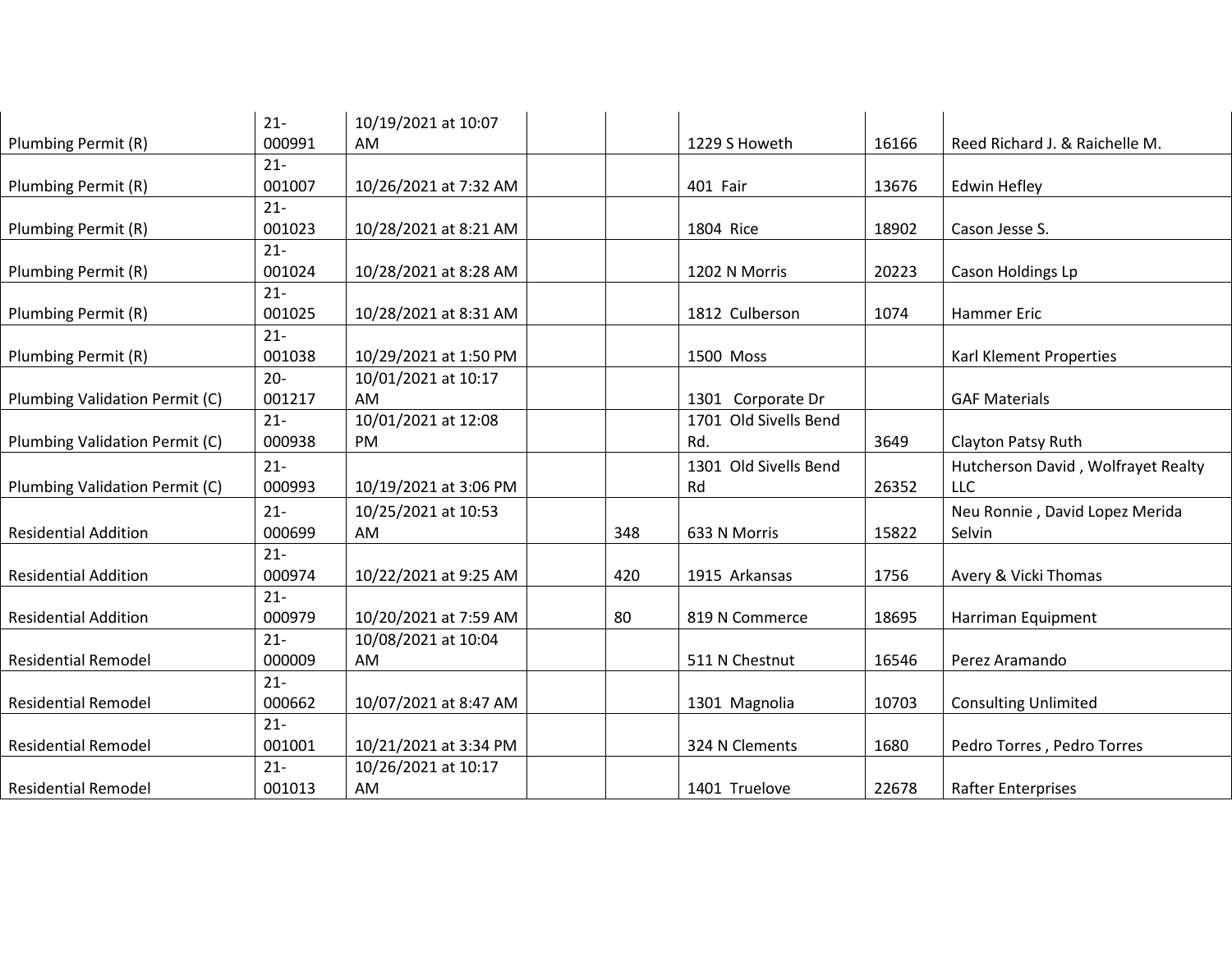| $21 -$                                 |                       |                   |       |                                     |
|----------------------------------------|-----------------------|-------------------|-------|-------------------------------------|
| <b>Residential Remodel</b><br>001015   | 10/26/2021 at 3:24 PM | 743 Cunningham    | 2291  | Garcia Ramirao Olvera & Ruth Olvera |
| $21 -$                                 |                       |                   |       |                                     |
| 001036<br>Roofing Permit (C)           | 10/29/2021 at 9:50 AM | 1023 E California | 12682 |                                     |
| $21 -$                                 |                       |                   |       |                                     |
| 000941<br>Roofing Permit (R)           | 10/05/2021 at 8:46 AM | 704 Line Dr.      | 21361 | Clark Bobby Ray                     |
| $21 -$                                 | 10/06/2021 at 11:58   |                   |       |                                     |
| 000947<br>Roofing Permit (R)           | AM                    | 1015 Throckmorton | 19705 | Nunn James Edward Etux              |
| $21 -$                                 |                       |                   |       |                                     |
| 000949<br>Roofing Permit (R)           | 10/06/2021 at 2:04 PM | 1903 Woodlawn     | 15392 | Russell Earl L. Iii Etux            |
| $21 -$                                 |                       |                   |       |                                     |
| 000952<br>Roofing Permit (R)           | 10/07/2021 at 3:58 PM | 1007 S Morris     | 16205 | <b>Broadway Productions</b>         |
| $21 -$                                 |                       |                   |       |                                     |
| 000953<br>Roofing Permit (R)           | 10/08/2021 at 8:15 AM | 1012 E Tennie     | 5023  | Curnutte Billy Joe Etux             |
| $21 -$                                 |                       |                   |       |                                     |
| 000958<br>Roofing Permit (R)           | 10/08/2021 at 2:34 PM | 1620 Gribble      | 18916 | Cruz Slavador & Maria               |
| $21 -$                                 |                       |                   |       |                                     |
| 000964<br>Roofing Permit (R)           | 10/13/2021 at 2:46 PM | 1306 Hillside     | 10595 | King Carl R.                        |
| $21 -$                                 |                       |                   |       |                                     |
| Roofing Permit (R)<br>000998<br>$21 -$ | 10/20/2021 at 1:34 PM | 1515 E Pecan      | 20248 | <b>Broadway Productions Inc</b>     |
| Roofing Permit (R)<br>001010           | 10/26/2021 at 8:34 AM | 910 Ritchey       | 10008 | <b>Mcgarry Timothy</b>              |
| $21 -$                                 | 10/26/2021 at 10:04   |                   |       |                                     |
| 001012<br>Roofing Permit (R)           | AM                    | 1330 Truelove     | 10091 |                                     |
| $21 -$                                 |                       |                   |       |                                     |
| 001017<br>Roofing Permit (R)           | 10/27/2021 at 1:08 PM | 918 N Dixon       | 16149 | Biffle Barry L.                     |
| $21 -$                                 | 10/07/2021 at 11:08   |                   |       |                                     |
| 000898<br>Sign Permit                  | AM                    | 905 E. Hwy 82     |       |                                     |
| $21 -$                                 |                       |                   |       |                                     |
| 000946<br>Sign Permit                  | 10/08/2021 at 9:32 AM | 113 N. Commerce   |       |                                     |
| $21 -$                                 |                       |                   |       |                                     |
| 000962<br>Sign Permit                  | 10/13/2021 at 9:33 AM | 2405 E Highway 82 | 22003 | Robert & Paula Martinson            |
| $21 -$                                 |                       |                   |       |                                     |
| 001035<br>Sign Permit                  | 10/29/2021 at 8:46 AM | 304 W California  | 17703 | <b>RUNNIN RED LLC</b>               |